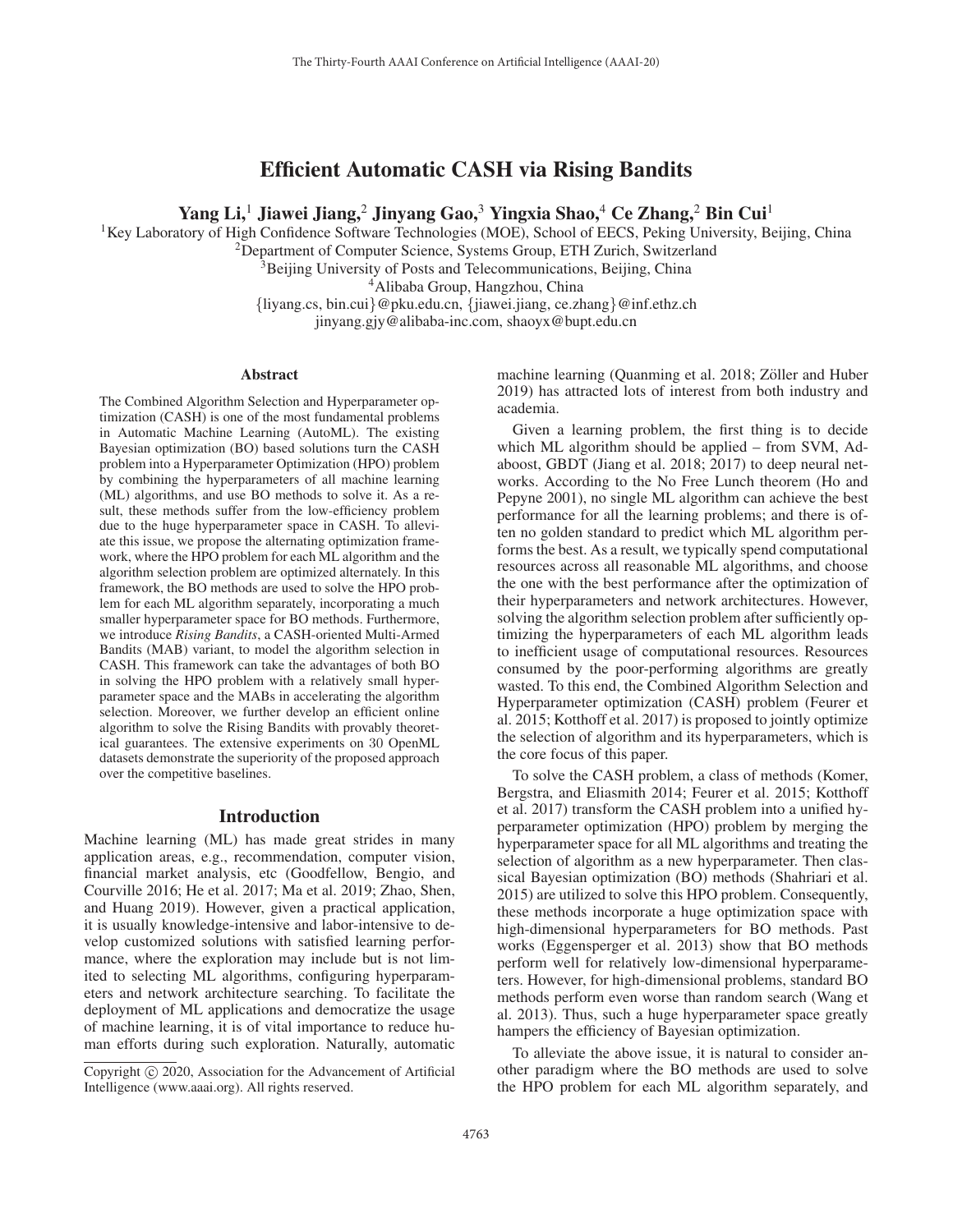the algorithm selection is responsible for determining the allocation of resources to each ML algorithm's HPO process. Based on this idea, we propose the *alternating optimization framework*, where the HPO problem for each ML algorithm and the algorithm selection problem are optimized alternately. Benefiting from solving the HPO problem for each ML algorithm individually, this framework brings a much smaller hyperparameter space for BO methods. Furthermore, within this framework, the resources can be adaptively allocated to the HPO process of each algorithm based on their performance. Intuitively, spending too many resources in tuning the hyperparameters of poorperforming algorithms should be avoided; instead, more resources should be allocated to the more promising ML algorithms that can achieve the best performance. Unfortunately, which algorithm is the best is unknown unless enough resources are allocated to its HPO process. Therefore, solving the CASH problem efficiently requires to trade off the wellcelebrated Exploration vs. Exploitation (EvE) dilemma during algorithm selection: *should we explore the HPO of different ML algorithms to find the optimal algorithm (Exploration), or give more credit to the best algorithm observed so far to further conduct HPO (Exploitation)?*

Since the EvE dilemma has been intensively studied in the context of Multi-Armed Bandits (MAB), here we propose to solve the algorithm selection problem in the framework of MAB. In this setting, each arm is associated with the corresponding HPO process of an ML algorithm. Pulling an arm means that a unit of resource is assigned to the HPO process of the corresponding algorithm, and the reward corresponds to the result from the HPO process. However, the existing MABs cannot be directly applied to model the algorithm selection problem for two reasons: 1) the well-studied objectives of MABs (e.g., accumulated rewards) are not consistent with the target of CASH problem that aims to maximize the observed reward; 2) because the HPO results will be improved with the increase of the HPO resource, the reward distribution of each arm is not stationary over time.

The main contributions of this paper are the following:

- We propose the alternating optimization framework to solve the CASH problem efficiently, which optimizes the algorithm selection problem and the HPO problem for each ML algorithm in an alternating manner. It takes the advantages of both BO methods in solving the HPO problem with a relatively small hyperparameter space and MABs in accelerating the algorithm selection.
- We introduce a novel, CASH-oriented MAB formulation, termed *Rising Bandits*, where each arm's expected reward increases as a function of the number of times it has been pulled. To the best of our knowledge, this is the first work that models the algorithm selection problem in the framework of non-stationary MABs.
- We present an easy-to-follow online algorithm for the Rising Bandits, accompanied with provably theoretical guarantees.
- The empirical studies on 30 OpenML datasets demonstrate the superiority of the proposed method over the state-of-the-art baselines in terms of final accuracy and

efficiency. Our method can achieve an order of magnitude speedups compared with BO based solutions.

#### Preliminaries and Related Works

We first introduce the basic notations for the CASH problem. There are K candidate algorithms  $\mathcal{A} = \{A^1, ..., A^K\}$ . Each algorithm  $A^i$  has a corresponding hyperparameter space  $\Lambda_i$ algorithm  $A^i$  has a corresponding hyperparameter space  $\Lambda_i$ . The algorithm  $A^i$  with a hyperparameter  $\lambda$  is denoted by  $A^i_\lambda$ . Given the dataset  $D = \{D_{train}, D_{valid}\}$  of a learning<br>problem the CASH problem is to find the joint algorithm problem, the CASH problem is to find the joint algorithm and hyperparameter configuration  $A_{\lambda^*}^*$  that minimizes the loss metric (e.g., the validation error on  $D_{valid}$ ):

$$
A_{\lambda_*}^* = \operatorname*{argmin}_{A^i \in \mathcal{A}, \lambda \in \Lambda^i} \mathcal{L}(A_\lambda^i, D). \tag{1}
$$

Hyperparameter optimization (HPO) is to find the hyperparameter configuration  $\lambda^*$  of a given algorithm  $A^i$ , which has the best performance on the validation set,

$$
\lambda^* = \operatorname{argmin}_{\lambda \in \Lambda_i} L(A_\lambda^i, D). \tag{2}
$$

Bayesian optimization (BO) has been successfully applied to solve the HPO problem. Sequential Model-based Algorithm Configuration (SMAC) (Hutter, Hoos, and Leyton-Brown 2011), Tree-structure Parzen Estimator (TPE) (Bergstra et al. 2011), and Spearmint (Snoek, Larochelle, and Adams 2012) are three well-established methods. It is important to note that these approaches can be executed in a sequential manner. That is, the HPO process is iterative. Recently, many approaches develop some elaborated mechanisms to allocate the HPO resources adaptively (Huang et al. 2019; Falkner, Klein, and Hutter 2018; Sabharwal, Samulowitz, and Tesauro 2016). In addition, multi-fidelity optimization has been deeply studied in the framework of BO to accelerate the HPO problem (Swersky, Snoek, and Adams 2013; Klein et al. 2017; Kandasamy et al. 2017; Poloczek, Wang, and Frazier 2017; Hu et al. 2019).

In the algorithm selection problem, the objective is to choose a parameterized algorithm  $A_{\lambda^*}^*$ , which is the most effective with respect to a specified quality metric  $Q(.)$ . This sub-problem can be stated as a minimization problem:

$$
A_{\lambda^*}^* = \operatorname{argmin}_{i \in [1, ..., K]} Q(A_{\lambda^*}^i, D). \tag{3}
$$

In practice, all candidate algorithms with some fixed hyperparameters are evaluated on the validation dataset, and the algorithm with the best performance is chosen. However, this method suffers from the "low accuracy" issue due to the lack of the HPO: the fixed hyperparameters cannot accurately reflect the performance of the algorithm across different problems. Moreover, many methods select algorithms according to some theoretical decision rules, meta-learning methods (Abdulrhaman et al. 2015) and supervised learning techniques (Sun and Pfahringer 2013).

To solve the CASH problem effectively in the ML applications, it is necessary to select the algorithm and its hyperparameters simultaneously. Auto-Weka is the first work devoted to the CASH problem, which takes the BO based solutions. Then Auto-Sklearn and Hyperopt-Sklearn also adopt the same BO based framework. In addition, treebased pipeline optimization tool (TPOT) (Olson and Moore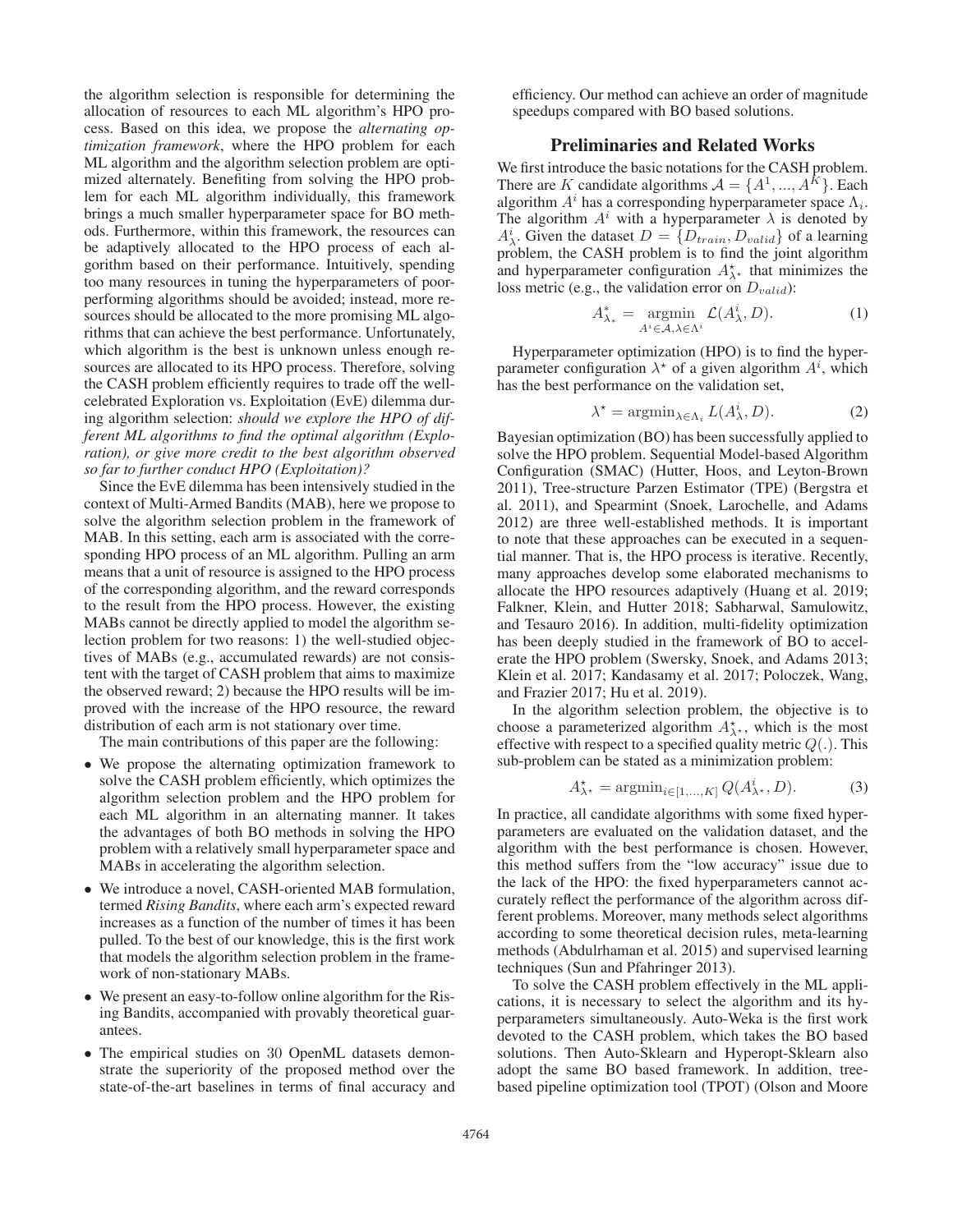2019) uses genetic programming to address the CASH problem. Recently, Reinforcement learning method (Efimova, Filchenkov, and Shalamov 2017) and MAB based methods (Liu et al. 2019) have been studied to solve the CASH problem. They model the rewards in the stationary environment and ignore the objective's difference between MABs and CASH. In the community of MAB, several works (Besbes, Gur, and Zeevi 2014; Jamieson and Talwalkar 2016; Heidari, Kearns, and Roth 2016; Levine, Crammer, and Mannor 2017) focus on the non-stationary bandits, but none of them match the settings in CASH.

#### The Proposed Method

In this section, we introduce the alternating optimization framework, give the formulation of *Rising Bandits*, and describe the online algorithm to solve this bandit problem.

#### The Alternating Optimization Framework

We reformulate the CASH problem into the following bilevel optimization problem:

$$
\min_{i \in [1,...,K]} Q(A_{\lambda^*}^i, D)
$$
\ns.t.

\n
$$
\lambda^* = \operatorname{argmin}_{\lambda \in \Lambda_i} L(A_{\lambda}^i, D).
$$
\nHere the CASH problem is decomposed into two kinds

of sub-problems: algorithm selection problem (the upperlevel sub-problem) and the HPO problem for each ML algorithm (the lower-level sub-problem). We propose to solve this bilevel optimization problem by optimizing the upperlevel and lower-level sub-problems alternately. We name it the *alternating optimization framework*. In this framework, Bayesian Optimization (BO) methods are used to conduct HPO for each ML algorithm individually; MAB based method is utilized to solve the algorithm selection problem. This framework brings two benefits:

- Since the hyperparameter space for each ML algorithm is relatively small, BO methods can solve the corresponding HPO problem efficiently.
- The resources can be adaptively allocated to the HPO of each ML algorithm according to its HPO performance in the MAB framework.

As a result, the poor-performing ML algorithms will be equipped with few HPO resources (e.g., the number of trials), and more resources are allocated to the promising algorithms that can achieve better learning performance.

# Non-stationary Rewards from Bayesian **Optimization**

Before introducing the Rising Bandits, we first investigate the rewards (HPO results) from BO methods. Given more HPO resources, the expected rewards (i.e., the best-observed validation accuracy) will increase. Figure 1 provides an intuitive example. Six ML algorithms are equipped with 200 trials to conduct HPO. The rewards  $r(.)$  correspond to the best-observed validation accuracy in each trial. As the number of HPO trial increases, this validation accuracy improves gradually, and then gets saturated. Further, we can summarize the following observations about the rewards from BO:



Figure 1: The HPO results of 6 ML algorithms. BO method – SMAC is used to tune the hyperparameters of each algorithm 50 times, and the average validation accuracy across trials is reported.

- For each ML algorithm  $A^k$ , the reward sequence  $r_k(1), ..., r_k(n)$  is increasing and bounded, and the limit  $\lim_{n\to\infty} r_k(n)$  exists.
- The reward sequence satisfies the *decreasing marginal returns* approximately. Here we abuse the terminology and refer to this as "concavity".

Since the rewards increase monotonically across trials, it is evident that the rewards are not identically distributed, but are generated by a non-stationary stochastic process.

# The Definition of Rising Bandits

Based on the observations about the HPO results, we give the formulation of Rising Bandits to model the algorithm selection problem with non-stationary rewards. In this bandit variant, the agent is given  $K$  arms, and at each time step  $t = 1, 2, ..., T$  one of the arm must be pulled. Each arm k is associated with the HPO process of an ML algorithm  $A^k$ . Pulling an arm means that a unit of resource (e.g., an HPO trial) is assigned to the HPO process of an algorithm, and the reward corresponds to the non-stationary HPO results.

In Rising Bandits, we model the non-stationary reward sequences of the arms as follows: each arm  $k$  has a fixed underlying reward function denoted by  $r_k(.)$ . All the reward functions are bounded within  $[0, 1]$ . When the agent pulls arm  $k$  for the  $n<sup>th</sup>$  time, he receives an instantaneous reward  $r_k(n)$ . We denote the arm that is pulled at time step t as  $i(t) \in [K] = [1, ..., K]$ . Let  $N_k(t)$  be the number of pulls of arm  $k$  at time step  $t$ , not including this round's choice, that's,  $N_k(1) = 0$ , and  $\Pi$  the set of all sequence  $i(1), i(2), \ldots$ , where  $i(t) \in [K], \forall t \in \mathbb{N}$ . i.e.,  $\pi \in \Pi$  is a sequence of actions (arms), also referred to as a policy. We denote the arm that is chosen by policy  $\pi$  at time step t as  $\pi(t)$ .

Instead of maximizing the accumulated rewards  $\sum_{t=1}^{T} r_{\pi(t)}(N_{\pi(t)}(t) + 1)$ , the objective of the agent<br>in CASH is to maximize the observed reward within T in CASH is to maximize the observed reward within  $T$ , defined for policy  $\pi \in \Pi$  by,

$$
J(T; \pi) = \max_{t=1:T} r_{\pi(t)}(N_{\pi(t)}(t) + 1).
$$
 (5)

We consider the equivalent objective of minimizing the regret within  $T$  defined by,

$$
R(T; \pi) = \max_{\tilde{\pi} \in \Pi} \{ J(T; \tilde{\pi}) \} - J(T; \pi). \tag{6}
$$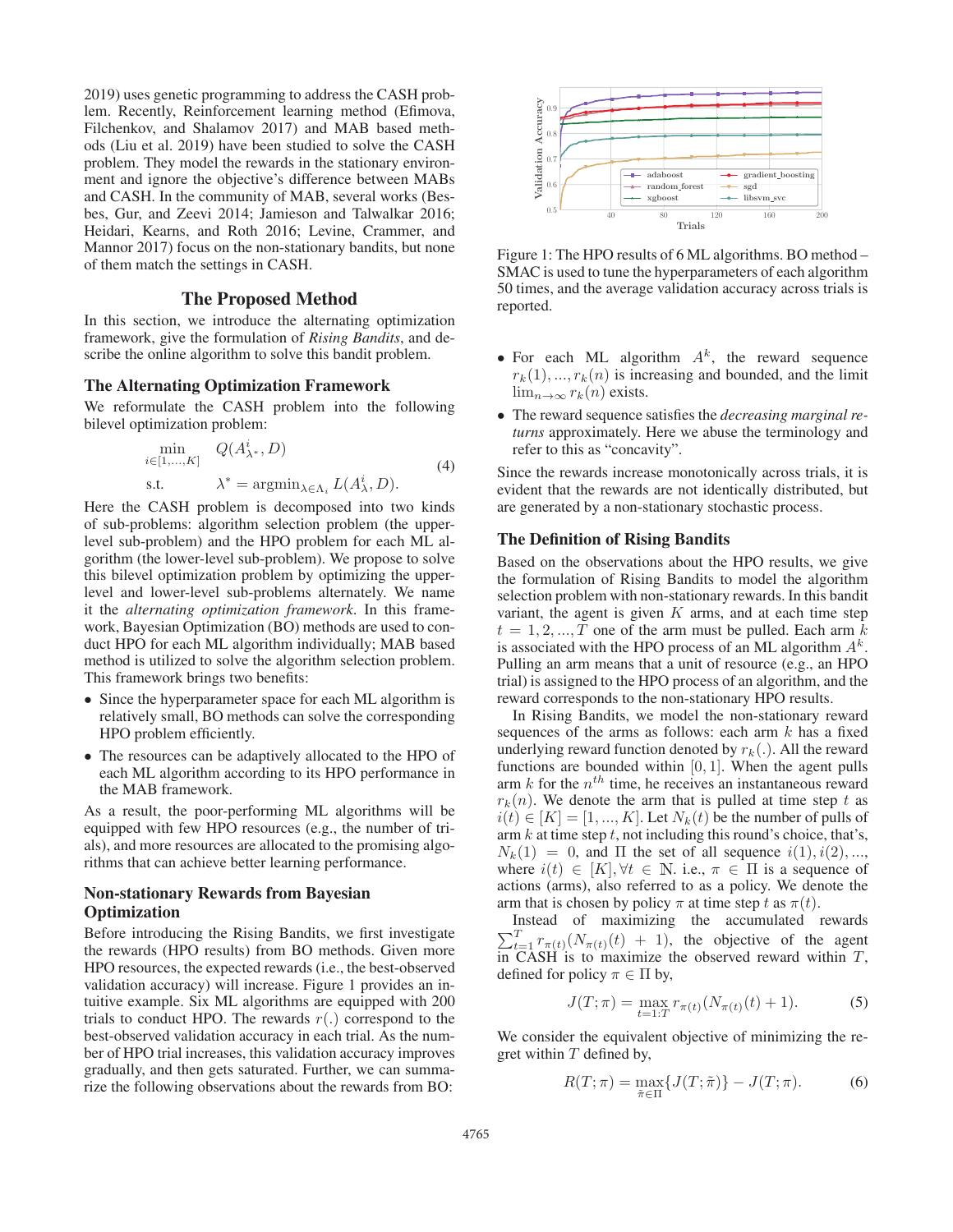Based on the observations about the non-stationary rewards, we introduce the following assumption:

Assumption 1. *(Rising)*  $\forall k \in [K]$ ,  $r_k(n)$  *is bounded, increasing, and concave in* n.

According to this assumption, the original objective in (5) is equivalent to,

$$
J(T; \pi) = \max_{k} r_k (N_k(T+1)). \tag{7}
$$

In the CASH problem, it is clear that the reward function  $r(n)$  is bounded and increasing; but the concavity assumption may not always hold. We will discuss the two situations in the following sections. Then we investigate an offline solution for the Rising Bandits. The offline setting means that the optimal arm is known to the agent before the game. Let  $\pi^{max}$  be a policy defined by,

$$
\pi^{\max}(t) \in \operatorname*{argmax}_{k \in [K]} r_k(T). \tag{8}
$$

**Lemma 1.**  $\pi^{max}$  *is the optimal policy for the Rising Bandits problem in the offline setting.*

*Proof: See Appendix A.1 of the supplementary material.*

If the best arm is known to the agent, the optimal policy must pull the best arm repeatedly.

# Online Solution for Rising Bandits

The CASH problem falls into the online setting, where the best arm is unknown to the agent. In this circumstance, the above Lemma 1 fails. However, it guides us to derive an efficient policy in the online setting: 1) first identify the best arm by using as few time steps as possible, and then 2) pull the best arm until the time step  $T$  meets. That is, solving the best arm identification problem first and then fully exploiting the best arm can efficiently optimize the objective in (7).

Based on the Assumption 1, we can obtain an interval that bounds the final reward of an arm. The reward function is concave, that's, for any  $n > 2$ , we have  $r(n) - r(n-1) \ge$  $r(n+1)-r(n)$ . Suppose the arm k has been pulled n times, and *n* rewards  $r_k(1), ..., r_k(n)$  are observed. Given that  $r_k(.)$ is increasing, bounded and concave, we have for any  $t>n$ ,

$$
r_k(t) \le \min(r_k(n) + (t - n)\omega_k(n), 1), \tag{9}
$$

where  $\omega_k(n)$  equals  $r_k(n) - r_k(n-1)$ , and we name  $\omega(n)$ as the growth rate at the  $n<sup>th</sup>$  step. We refer to the right-hand side of Inequality 9 as the upper bound  $u_k(t)$  of  $r_k(t)$ . Naturally, the lower bound  $l_k(t)$  of  $r_k(t)$  is  $r_k(n)$ . If the arm i has the lower bound  $l_i(t)$  that is no less than the upper bound  $u_k(s)$  of the arm k, the arm k cannot be the optimal arm. By using this elimination criterion, we can gradually dismiss the arm that cannot be the optimal arm. After finding the best arm, this arm will be pulled repeatedly until the game ends.

Algorithm 1 illustrates both the pseudo-code of the proposed online algorithm and its usage in the alternating optimization framework. It operates as follows: it maintains a set of candidate arms (ML algorithms) in which the best arm is guaranteed to lie (Line 1). At each round, it pulls all the arms in the candidate set once, and it means that each corresponding algorithm in the candidate set is given one unit of

# Algorithm 1 Online algorithm for Rising Bandit

**Input:** ML algorithm candidates  $A = \{A_1, ..., A_K\}$ , the total time steps T, and one unit of HPO resource  $\hat{b}$ .

- 1: Initialize  $S_{cand} = \{1, 2, ..., K\}, t = 0.$
- 2: while  $t < T$  do<br>3: for each  $k \in$
- for each  $k \in S_{cand}$  do
- 4:  $t = t + 1$ .<br>5: Pull arm k
- 5: Pull arm k once:  $H_k \leftarrow \text{Iterate\_HPO}(A_k, \hat{b})$ .<br>6: Calculate  $\omega_k(t)$  according to  $H_k$ .
- 6: Calculate  $\omega_k(t)$  according to  $H_k$ .<br>7: Update  $u_k^t(T) = \min(y_k(t) + \omega_k)$
- 7: Update  $u_k^t(T) = \min(y_k(t) + \omega_k(t)(T t), 1)$ .<br>8: Update  $l_t^t(T) = u_k(t)$
- 8: Update  $l_k^{\mathcal{F}}(T) = y_k(t)$ .<br>9. end for
- 9: end for
- 

10: **for** 
$$
i \neq j \in S_{cand}
$$
 **do**  
11: **if**  $l_i^t(T) \geq u_j^t(T)$  **then**  
 $S = S$   $\bigcup_{i} \{j\}$ 

12: 
$$
S_{cand} = S_{cand} \setminus \{j\}
$$
  
13: end if

- 13: end if
- 14: end for
- 15: end while
- 16: **return** the corresponding ML algorithm  $A^*$  and its best hyperparameter configuration.

resource to tune its hyperparameters with BO methods. Then both the upper bound and lower bound of the final reward at time step  $T$  are updated (Line 5-10). If the upper bound of the final reward of an arm  $k$  (algorithm  $A_k$ ) is less than or equal to the lower bound of another arm's in the candidate set, then the arm  $k$  will be eliminated from the candidate set (Line 11-15). The above process iterates until the time step  $T$  meets. Finally, the best algorithm along with the corresponding hyperparameter configuration is returned.

# Rising Bandits with "Loose" Concavity

As stated previously, the concavity in Assumption 1 may not always hold in the CASH problem. In this case, the problematic growth rate  $\omega_k(t) = r_k(t) - r_k(t-1)$  may lead to a wrong upper bound. To alleviate this issue, we propose to use the following growth rate calculated by,

$$
\omega_k(t) = \frac{y_k(t) - y_k(t - C)}{C},\tag{10}
$$

where  $C$  is a constant. Intuitively, by averaging the latest  $C$ growth rates, this smooth growth rate is more robust to the case with "loose" concavity. In the next section, we provide theoretical guarantees for the proposed methods.

#### Theoretical Analysis and Dissussions

For the coming theorem, we define a quantity that captures the time steps required to distinguish the optimal arm from the others. More precisely, we define  $\gamma(T) = \max_k \gamma_k(T)$ , where

$$
\gamma_k(T) = \arg\min_t \{ u_k^t(T) \le l_{k_*^T}^t(T) \} \tag{11}
$$

and  $k_{*}^{T}$  is the optimal arm in the given T. Thus  $\gamma_{k}(T)$  spec-<br>ifies the smallest number of time steps needed to pull both ifies the smallest number of time steps needed to pull both arm  $k$  and the optimal arm so that the sub-optimal arms can be distinguished from the optimal arm.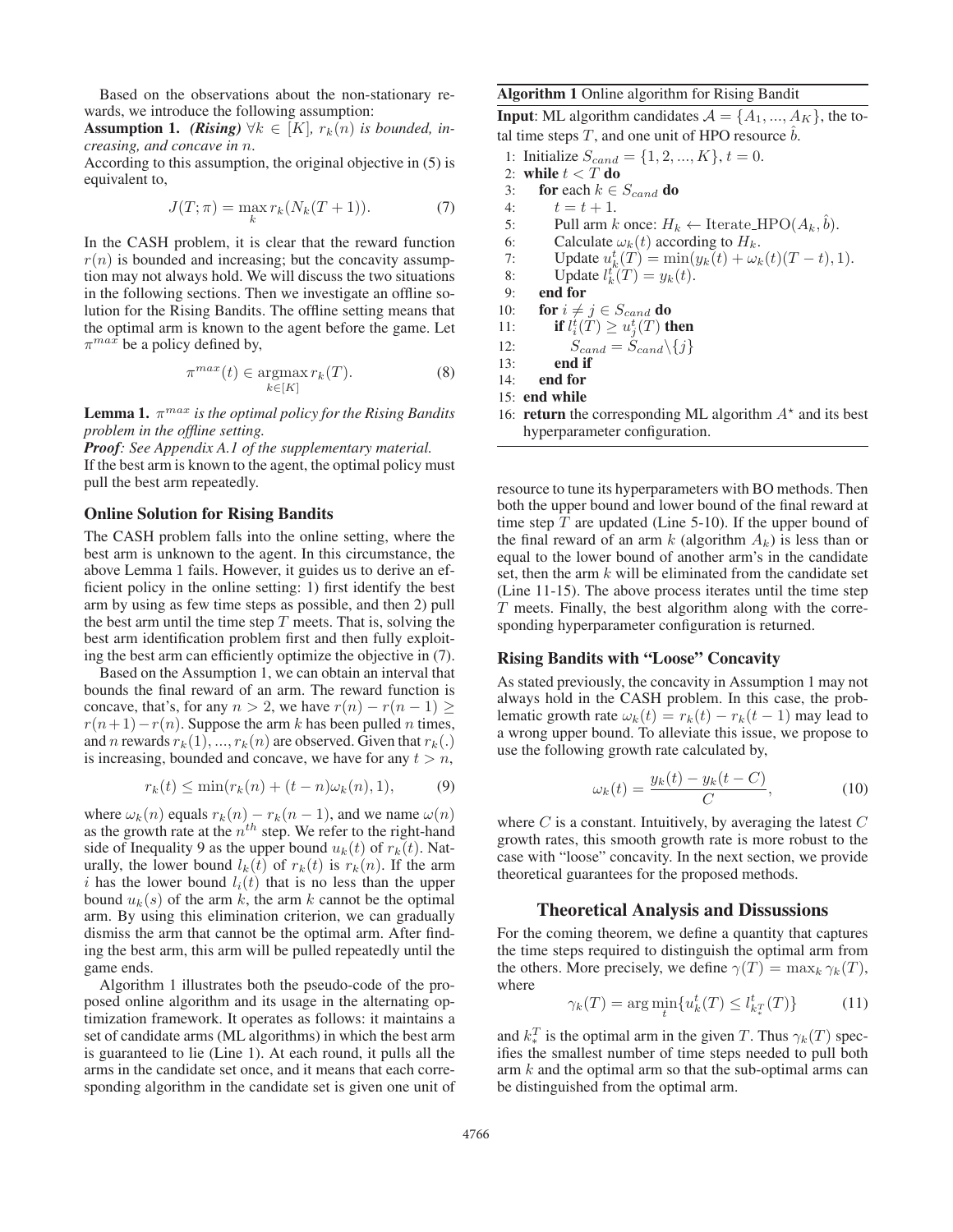We prove that the upper bound of the policy regret of the proposed algorithm exists.

Theorem 1. *Suppose Assumption 1 holds. The proposed algorithm achieves regret bounded by,*

$$
R(T; \bar{\pi}) \le r_{k_*^T}(T) - r_{k_*^T}(T - (n - 1)\gamma(T)). \tag{12}
$$

*Proof: See Appendix A.2 of the supplementary material.* This bound contains a problem-dependent term  $\gamma(T)$ . If identifying the optimal arm is easier,  $\gamma(T)$  will be smaller.

#### Compare with Average Policy

An intuitive policy  $\pi_{uni}$  is to pull each arm  $\frac{T}{K}$  times. The regret of this policy is,

$$
R(T; \pi_{uni}) = r_{k_{*}^{T}}(T) - \max_{k} r_{k}(\frac{T}{K}).
$$
 (13)

We now establish the regret connection between the proposed algorithm and the average policy.

**Corollary 1.** When the problem-dependent term  $\gamma(T)$  satis*fies:*  $\gamma(T) \leq \frac{KT-T}{KK-T}$ , *the regret of the proposed algorithm will not be worse than the average strategy's.*

$$
R(T; \bar{\pi}) \le R(T; \pi_{uni}).\tag{14}
$$

*Proof: See Appendix A.3 of the supplementary material.*

# Theoretical Guarantee for "Loose" Concavity

Here we provide a theoretical guarantee for the smooth growth rate. For any reward sequence  $y_k(1), \ldots$ , we can find a reward function  $r_k(.)$  that satisfies the Assumption 1. At each time step t,  $r_k(t) \geq y_k(t)$ , and they have the same limit. We denote the bias between  $r_k(.)$  and  $y_k(.)$  by  $\Delta_k(t) = r_k(t) - y_k(t).$ 

Theorem 2. *If the following condition holds, the proposed algorithm with smooth growth rate can be used to identify the optimal arm without any loss,*

$$
\frac{\Delta_k(t)}{\Delta_k(t-C)} \le \frac{T-t}{T-t+C}.\tag{15}
$$

*Proof: See Appendix A.4 of the supplementary material.*

# Towards Cost-Aware CASH

In the previous sections, the limited resource is the number of HPO trials, and here we consider the time  $B$  as the limited resource. Both the algorithm's performance and its HPO evaluation cost in runtime should be taken into consideration. In CASH, conducting an HPO trial for different ML algorithms usually takes a different time cost. For example, for large datasets, training linear models is much faster than the tree-based model such as gradient boosting. To solve the cost-aware CASH, we develop a variant of Algorithm 1. For each ML algorithm, we first compute its average time overhead  $c_k$  in each HPO trial; then we predict the upper bound of the final reward within the given time  $B$  by,

$$
u_k^t(B) = r_k(t) + \omega_k \frac{B'}{c_k},\tag{16}
$$

where  $B'$  is the time left, and  $\omega_k$  is the growth rate at time t.

### Relationship and Comparison with Previous Works

Our approach takes an adaptive resource allocation scheme. From a theoretical perspective, our method is similar, in spirit, to some previous works (Huang et al. 2019; Falkner, Klein, and Hutter 2018; Sabharwal, Samulowitz, and Tesauro 2016). In addition, one work (Heidari, Kearns, and Roth 2016) also supports concave reward functions. Compared with these works, our main contribution is to apply a similar methodology to a new application, i.e., CASH. In the CASH problem, we find some additional structures that we can use, e.g., CASH has the concave structure in the reward function. Furthermore, instead of optimizing the accumulated regrets in Heidari, Kearns, and Roth, CASH focuses more on identifying the best arm. These additional structures allow us to perform significantly better over simply applying these previous approaches to CASH.

Compared with BO based solutions, our method explicitly reduces the hyperparameter space in the CASH problem by dismissing the poor algorithms successively. Without any modification, this method can also be used to solve the regression tasks by mapping the loss into [0, 1]. In addition, the proposed approach can handle the cost-aware CASH; however, the existing solutions for the CASH problem do not take the evaluation cost into consideration.

#### Experiments and Results

In the evaluation of the proposed method, we demonstrate its superiority from the following three perspectives: 1) the efficiency compared with the state-of-the-art BO based solutions, 2) the empirical performance compared with all considered baselines in terms of final accuracy and efficiency, and 3) practicability and effectiveness in the AutoML systems.

We compared our method with the following baselines, including the BO based methods and the traditional bandit based methods in the MAB community:

- AVG The average policy that allocates the same HPO resources to each ML algorithm.
- SMAC BO based method that uses a modified random forest as the surrogate model to conduct BO.
- TPE BO based method that utilizes the tree-structured Parzen density estimators as the surrogate model.
- CMAB Bandit based method that models the stationary reward and maximizes the accumulated rewards with Thompson sampling (Russo et al. 2018; Liu et al. 2019).
- UCB UCB policy is used to solve the traditional MAB.
- Softmax Softmax policy (Sutton and Barto 2018) is leveraged to solve the traditional MAB.
- BOHB This method takes an adaptive strategy to conduct HPO (Falkner, Klein, and Hutter 2018).

In addition, to investigate its practicability and the empirical performance in the AutoML systems, we also take the following AutoML systems into account:

Auto-Sklearn (ASK) The state-of-the-art AutoML system. It utilizes the BO based solution – SMAC to solve the CASH problem.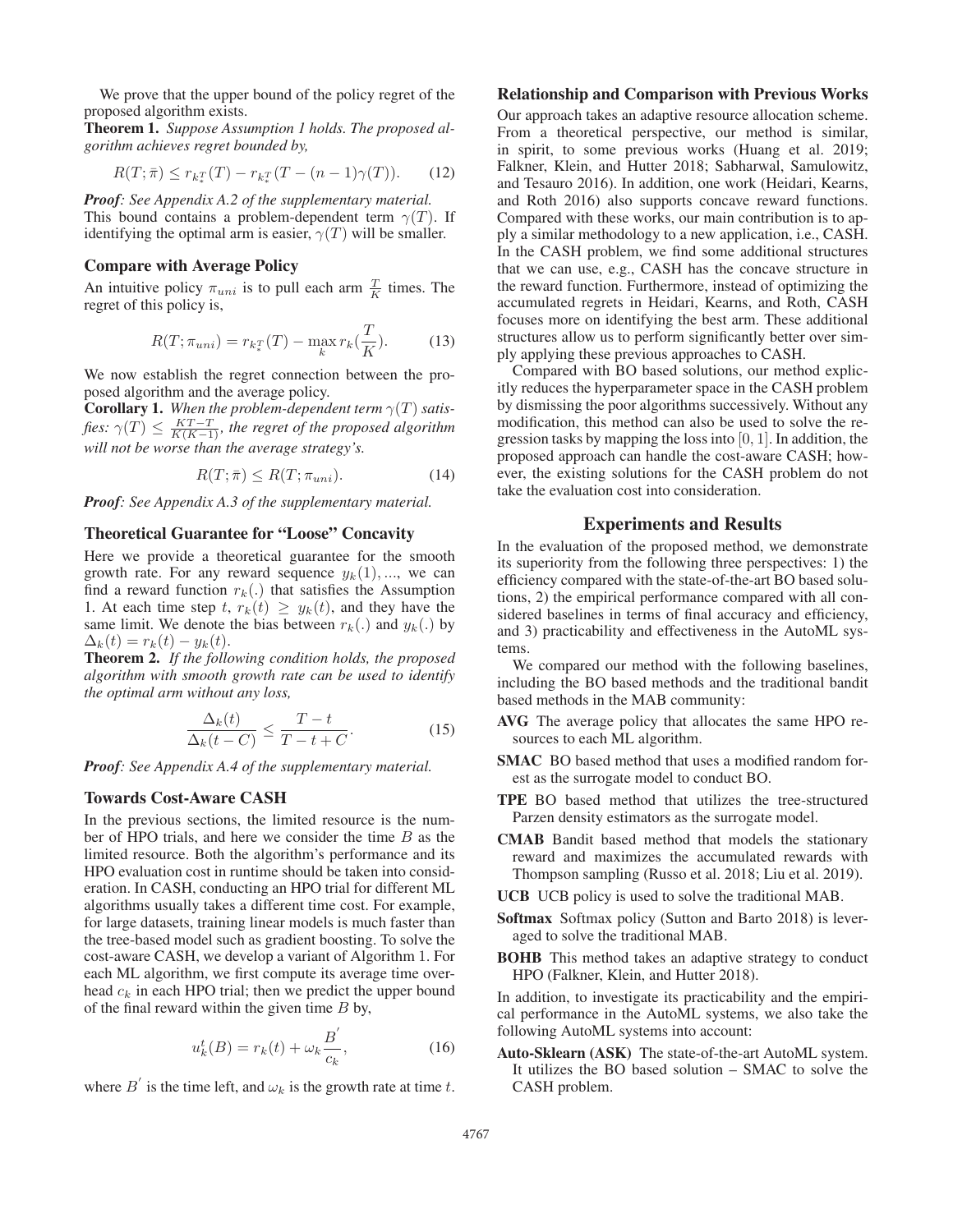

Figure 2: Performance comparison between BO based solutions and the proposed method on PC4 dataset.

Hyperopt-Sklearn (HPSK) Similar to Auto-Sklearn, it also adopts the BO based solution, and it uses TPE to conduct HPO instead.

TPOT It leverages the genetic algorithm to solve CASH.

CASH space, Datasets and Basic Settings In all experiments, the optimization space of the CASH problem is the same as the one in Auto-Sklearn. It comprises 16 ML classification algorithms with 78 hyperparameters. More details about the space can be found in Appendix B of the supplemental materials. We considered 30 classification datasets from the OpenML repositories. These datasets are widely used in the related works (Feurer et al. 2015; Efimova, Filchenkov, and Shalamov 2017; Olson and Moore 2019; Liu et al. 2019), and the details are listed in Appendix C. For each run, the original dataset will be partition into three subsets: training set, validation set and test set, in the proportion of 64%, 16%, 20%. Accuracy is used as the metric of the objective. We repeated each method 10 times on each dataset and reported the average accuracy. For the sake of fairness, we assured that all compared methods use the data with the same preprocessing operations. That is, we processed the raw datasets with the necessary operations only (e.g., label encoder, one-hot encoding); and we disabled the original preprocessing module in Auto-Sklearn and TPOT. Like Auto-Sklearn and Auto-Weka, the proposed method leverages SMAC to solve the HPO problem for each ML algorithm individually. In the following experiments, we used the initial version of our method (in Algorithm 1) by default (except when specified the concrete version). The parameter  $C$  for computing the smooth growth rate is set to  $7$ . Our method is not sensitive to the choice of  $C$ , and the detailed sensitivity analysis can be found in Appendix D.

More Results about the Concave Rewards We ran experiments on 5 datasets, and analyzed the reward functions for different ML algorithms. Ten figures in the supplementary materials illustrate the rewards functions for each algorithm in details. We found that the concave behavior about the reward function is largely consistent with the result we showed in Figure 1.

# Comparison with BO based Methods

The empirical evaluation of BO methods shows that SMAC performs best on the benchmarks with the high-dimensional hyperparameter space, closely followed by TPE. In this experiment, we evaluated the performance of both the proposed method and SMAC on the CASH problem.

High-dimensional Hyperparameter Space. Here we demonstrated that the proposed method still works well when the hyperparameter space becomes large. We evaluated the following three methods on OpenML *PC4* dataset with 500 trials: average policy (AVG), SMAC and our approach (OURS). The hyperparameter space of CASH problem is gradually augmented by adding more and more ML algorithms into the algorithm candidate A with  $|A| = K$ . The performance of each method is tested with different Ks:  $K = [1, 2, 4, 8, 12, 16]$ . When K equals to 1, the hyperparameter space only includes the hyperparameters of the optimal algorithm; if  $K$  is set to 16, the hyperparameter space contains the hyperparameters of all ML algorithms and the algorithm selection hyperparameter. As illustrated in Table 1, SMAC suffers from the low-efficiency issue. With the increase of  $K$ , it is infeasible for BO methods to learn a surrogate model that models this huge optimization space accurately within 500 trials. Consequently, the validation accuracy drops from 95.02% to 93.63%. In contrast, the proposed method utilizes the elimination criterion to dismiss the poor-performing algorithms from the candidate set, thus decreasing the dimension of hyperparameter space automatically. Hence our method still can achieve the best accuracy - 95.02% when  $K$  equals to 16.

| K  | <b>AVG</b> | <b>SMAC</b> | <b>OURS</b> |
|----|------------|-------------|-------------|
|    | 95.02      | 95.02       | 95.02       |
| 2  | 94.68      | 94.79       | 95.01       |
| 4  | 94.31      | 94.06       | 95.02       |
| 8  | 93.91      | 93.60       | 95.02       |
| 12 | 93.50      | 93.48       | 95.01       |
| 16 | 93.39      | 93.63       | 95.02       |

Table 1: The validation accuracy  $(\%)$  with different Ks in the CASH problem.

Resource Allocation Figure 2 (a) depicts the validation accuracy of three methods across trials, where 500 trials are used to solve the CASH problem with  $K = 16$ . In the first 100 trials, SMAC and the proposed method behave similarly, and both of them explore the performance distribution over the optimization space. Then our method starts to identify and dismiss the poor-performing algorithms by leveraging the known HPO results. More resources (trials) are allocated to the more promising algorithms, and this procedure brings significant performance improvement. Due to the huge hyperparameter space, SMAC cannot model the performance for each ML algorithm effectively. Therefore,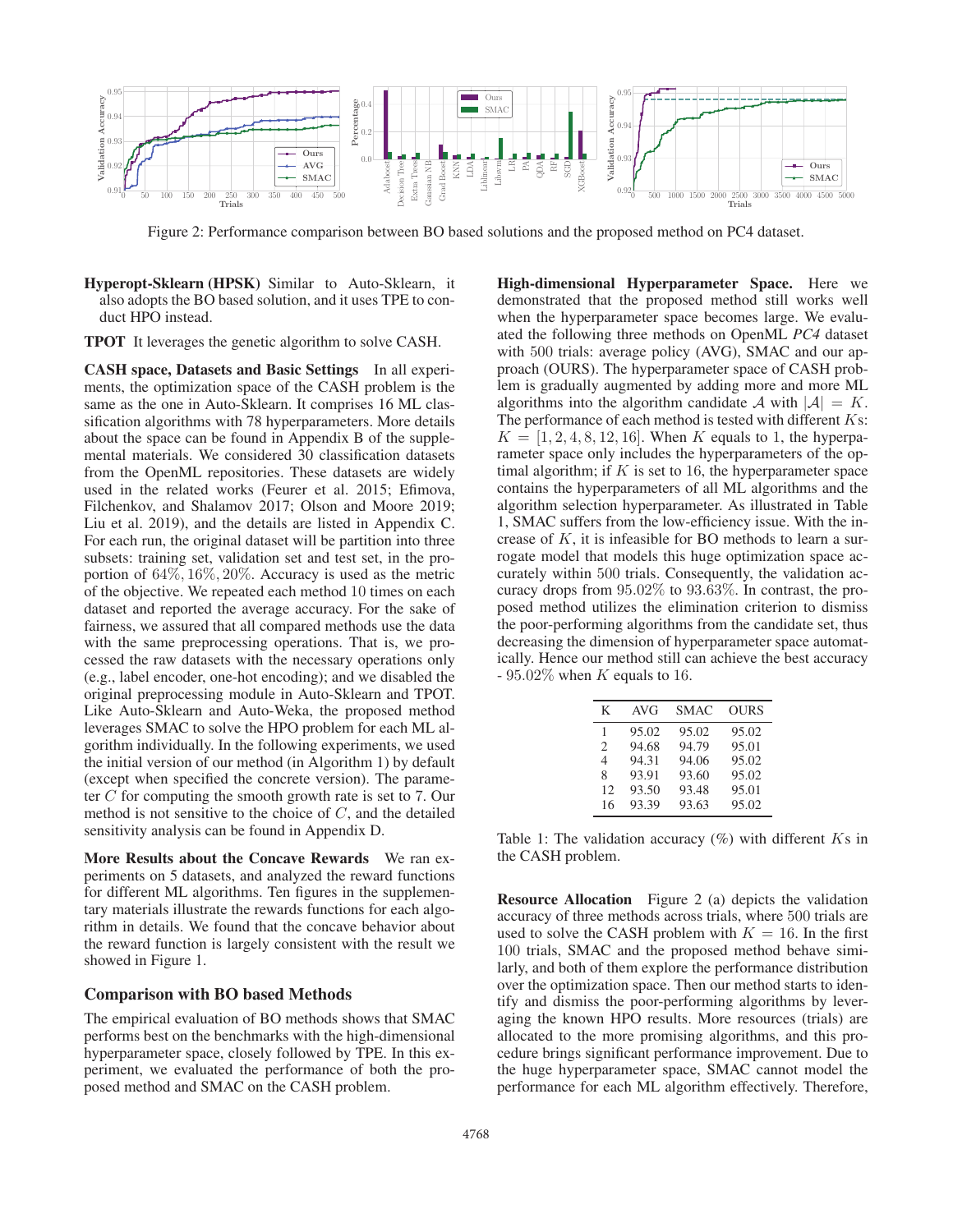| <b>Dataset ID</b> | Validation Performance (%) |             |            |             | Test Performance (%) |             |            |             |            |             |             |             |
|-------------------|----------------------------|-------------|------------|-------------|----------------------|-------------|------------|-------------|------------|-------------|-------------|-------------|
|                   | <b>TPE</b>                 | <b>SMAC</b> | <b>UCB</b> | <b>CMAB</b> | <b>SFMX</b>          | <b>OURS</b> | <b>TPE</b> | <b>SMAC</b> | <b>UCB</b> | <b>CMAB</b> | <b>SFMX</b> | <b>OURS</b> |
| 1049              | 94.02                      | 93.85       | 94.27      | 94.20       | 94.10                | 95.26       | 90.42      | 90.64       | 90.75      | 90.92       | 90.98       | 91.13       |
| 917               | 94.62                      | 95.00       | 94.38      | 94.81       | 94.19                | 95.00       | 84.35      | 84.25       | 84.50      | 84.50       | 84.35       | 85.40       |
| 847               | 87.42                      | 87.41       | 87.43      | 87.39       | 87.38                | 87.49       | 86.27      | 86.23       | 86.20      | 86.20       | 86.36       | 86.30       |
| 54                | 86.10                      | 85.96       | 86.03      | 86.03       | 85.81                | 86.18       | 86.00      | 85.7        | 86.00      | 86.06       | 86.06       | 86.47       |
| 31                | 79.88                      | 79.94       | 79.81      | 79.94       | 80.06                | 80.06       | 72.95      | 73.65       | 73.45      | 73.45       | 74.35       | 74.35       |
| 181               | 57.18                      | 56.93       | 57.02      | 56.72       | 56.85                | 57.23       | 60.03      | 59.93       | 59.83      | 59.33       | 59.56       | 59.63       |
| 40670             | 97.76                      | 97.73       | 97.90      | 97.98       | 97.84                | 98.10       | 96.55      | 96.60       | 96.63      | 96.69       | 96.68       | 96.77       |
| 40984             | 99.20                      | 99.16       | 99.19      | 99.22       | 99.08                | 99.24       | 96.80      | 97.25       | 96.80      | 97.14       | 97.23       | 97.14       |
| 46                | 97.63                      | 97.48       | 97.24      | 97.32       | 97.36                | 97.44       | 95.44      | 95.27       | 95.11      | 95.56       | 95.44       | 95.44       |
| 772               | 60.95                      | 60.20       | 60.49      | 61.03       | 60.46                | 61.20       | 53.19      | 53.76       | 54.06      | 54.36       | 54.01       | 53.85       |
| 310               | 99.00                      | 98.97       | 98.97      | 98.98       | 99.00                | 99.02       | 98.67      | 98.71       | 98.75      | 98.65       | 98.67       | 98.71       |
| 40691             | 70.76                      | 70.66       | 71.05      | 71.02       | 70.74                | 71.95       | 66.50      | 66.09       | 65.03      | 65.97       | 66.00       | 66.66       |
| 1501              | 95.25                      | 95.22       | 94.98      | 94.86       | 95.02                | 95.33       | 96.71      | 95.49       | 96.43      | 96.30       | 96.43       | 96.80       |
| 1557              | 67.49                      | 67.52       | 67.37      | 67.58       | 67.22                | 67.85       | 61.71      | 62.05       | 62.09      | 61.99       | 61.99       | 62.68       |
| 182               | 91.99                      | 92.14       | 92.03      | 91.95       | 91.90                | 92.04       | 91.33      | 91.40       | 91.25      | 91.52       | 91.32       | 91.50       |
| 823               | 98.53                      | 98.50       | 98.56      | 98.54       | 98.55                | 98.60       | 98.08      | 98.04       | 98.01      | 98.03       | 98.04       | 98.10       |
| 1116              | 99.75                      | 99.73       | 99.72      | 99.51       | 99.72                | 99.87       | 99.36      | 98.98       | 99.36      | 99.44       | 99.44       | 99.50       |
| 151               | 93.51                      | 93.41       | 93.28      | 93.42       | 93.31                | 94.01       | 93.31      | 93.32       | 93.26      | 93.27       | 93.08       | 93.95       |
| 1430              | 85.72                      | 85.69       | 85.75      | 85.62       | 85.69                | 85.85       | 85.09      | 85.02       | 85.13      | 85.01       | 85.06       | 85.17       |
| 32                | 99.55                      | 99.53       | 99.45      | 99.42       | 99.47                | 99.63       | 99.30      | 99.25       | 99.55      | 99.41       | 99.34       | 99.60       |
| 354               | 84.80                      | 84.95       | 79.18      | 80.80       | 79.06                | 87.93       | 85.00      | 80.87       | 80.98      | 79.12       | 79.37       | 87.99       |
| 60                | 86.81                      | 86.88       | 86.74      | 86.65       | 86.76                | 86.90       | 86.54      | 86.52       | 86.55      | 86.44       | 86.28       | 86.65       |
| 846               | 90.14                      | 90.12       | 90.15      | 90.05       | 90.16                | 90.19       | 89.01      | 89.00       | 88.74      | 88.90       | 89.04       | 89.07       |
| 28                | 98.85                      | 98.81       | 98.77      | 98.59       | 98.78                | 98.87       | 98.84      | 98.73       | 98.84      | 98.84       | 98.81       | 98.85       |
| 1471              | 97.99                      | 97.93       | 97.84      | 97.50       | 97.93                | 98.28       | 97.75      | 97.38       | 98.08      | 97.83       | 97.74       | 97.61       |
| 9976              | 87.02                      | 87.02       | 86.54      | 86.97       | 85.82                | 86.83       | 85.85      | 86.62       | 85.65      | 85.46       | 85.58       | 86.60       |
| 23512             | 72.96                      | 73.12       | 72.96      | 72.80       | 72.90                | 73.20       | 72.60      | 72.29       | 72.55      | 72.46       | 72.60       | 72.86       |
| 41082             | 97.89                      | 97.74       | 97.65      | 97.10       | 97.74                | 98.10       | 97.54      | 97.10       | 97.56      | 97.54       | 97.55       | 97.62       |
| 389               | 87.73                      | 86.60       | 86.80      | 86.66       | 86.60                | 87.70       | 87.56      | 86.37       | 86.98      | 87.22       | 87.38       | 87.51       |
| 184               | 89.33                      | 89.12       | 89.23      | 89.17       | 89.19                | 89.65       | 88.34      | 88.20       | 88.21      | 88.18       | 88.22       | 88.78       |

Table 2: Average validation accuracy and test accuracy for all considered methods on 30 OpenML datasets.

its performance improves very slowly, and it is even worse than the average policy. To further compare our method with SMAC, Figure 2 (b) illustrates their percentages of the HPO trials for each ML algorithm respectively. In this problem (dataset), Adaboost is the optimal algorithm. As can be seen, our method identifies and terminates 13 unpromising ML algorithms by using 20% trials. Another 30% of trials are used to dismiss the left two algorithms that have a near-optimal performance. Almost 50% of trials are spent on tuning the optimal algorithm – Adaboost. In contrast, most of the trials in SMAC are used to tune the poor-performing algorithms.

Speedups We evaluated the achievable speedups of our method against the baseline - SMAC on 10 OpenML datasets. Continued with the previous settings, 5000 trials in total are given to SMAC. The speedup is measured with the number of trials (#) that each method needs to reach the same validation accuracy  $(\%)$ . Table 3 depicts the speedup results. As can be seen, our method is more efficient than SMAC in terms of the number of trials one needs to reach the same validation accuracy. To derive a more clear illustration about this, we plotted the validation accuracy curve of these two methods across trials on the PC4 dataset. As shown in Figure 2 (c), the final validation accuracy of SMAC is still worse than the one that our approach achieves within 250 trials. The empirical results demonstrate that the proposed method can outperform the existing CASH algorithm - SMAC by over an order of magnitude speedups.

| Dataset ID     | Val Acc | #SMAC | #OURS | Speedups |
|----------------|---------|-------|-------|----------|
| 1049           | 94.81   | 5000  | 250   | 20.0x    |
| 40691          | 71.38   | 5000  | 395   | 12.7x    |
| 40670          | 97.86   | 5000  | 230   | 21.7x    |
| 847            | 87.48   | 5000  | 480   | 10.4x    |
| 32             | 99.61   | 5000  | 450   | 11.1x    |
| 151            | 93.94   | 5000  | 350   | 14.3x    |
| 184            | 89.63   | 4000  | 500   | 8.00x    |
| 354            | 87.53   | 5000  | 427   | 11.7x    |
| 1471           | 98.20   | 5000  | 500   | 10.0x    |
| 41082          | 98.10   | 3000  | 500   | 6.20x    |
| <b>Average</b> |         |       |       | 12.6x    |

Table 3: Speedup results on 10 OpenML datasets.

#### Comparison with All Considered Methods

In this experiment, we compared the proposed method with all considered baselines in terms of two perspectives: 1) final accuracy, and 2) the efficiency, i.e., the number of trials one needs to reach the same validation accuracy. In the first part, each method is given 500 trials, and the average accuracy across 10 runs is reported. Table 2 lists both the average validation accuracy and the average test accuracy on 30 OpenML datasets. In order to evaluate the generalization of the corresponding model, we also compared the accuracy on the test set. As can be seen, the proposed method achieves the best validation accuracy on 26 out of 30 datasets, and it also reaches the highest test accuracy on 20 out of 30 datasets. This gives that the ML models obtained by our method generalize well. Although our method does not get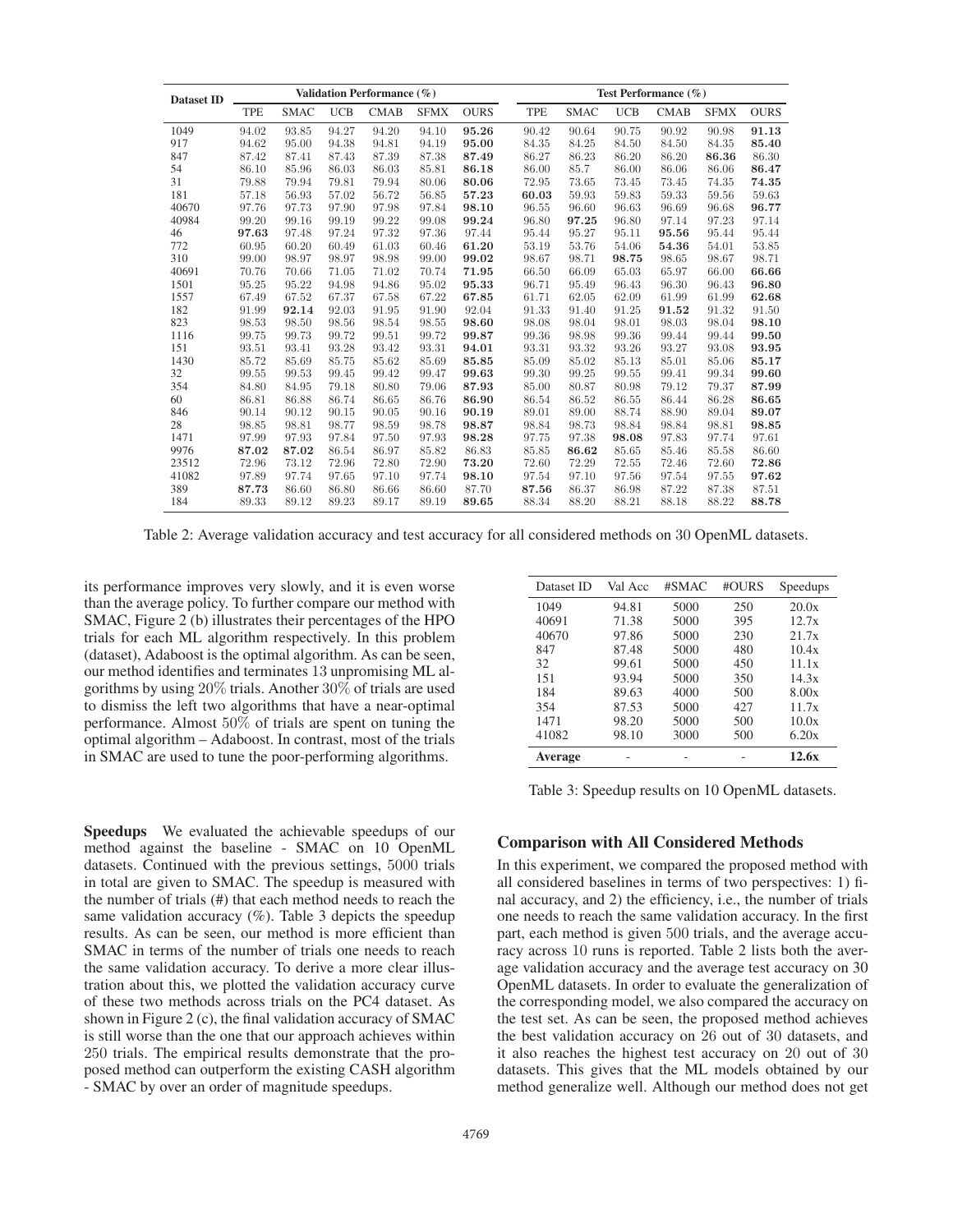| Dataset ID | Heidari et al | <b>BOHB</b> | <b>OURS</b> | Speedups against BOHB |
|------------|---------------|-------------|-------------|-----------------------|
| 1049       | 94.26         | 94.31       | 95.25       | 8.0x                  |
| 40691      | 71.05         | 71.06       | 71.95       | 7.5x                  |
| 40670      | 97.82         | 97.79       | 98.10       | 8.6x                  |
| 847        | 87.35         | 87.42       | 87.49       | 2.4x                  |
| 32         | 99.42         | 99.52       | 99.63       | 3.9x                  |
| 151        | 93.25         | 93.64       | 94.01       | 5.3x                  |
| 184        | 89.18         | 89.40       | 89.65       | 4.5x                  |
| 354        | 80.79         | 85.18       | 87.90       | 15.7x                 |
| 1471       | 97.99         | 97.87       | 98.28       | 5.7x                  |
| 41082      | 97.69         | 97.96       | 98.12       | 3.5x                  |

Table 4: Average validation accuracy (%) and speedups compared with the considered methods.

the highest accuracy on a few datasets, its result is very close to the best one. It is worth noting that, on most datasets, our method outperforms both the existing bandit-based methods (CMAB, UCB, and Softmax) and BO-based methods in terms of the final accuracy in solving the CASH problem.

In the second part, we took another two related works into consideration: Heidari et al. (Heidari, Kearns, and Roth 2016) and BOHB (Falkner, Klein, and Hutter 2018). First we ran these two methods on 10 datasets with 500 trials, and the result is reported in Table 4. Although Heidari et al. (2016) leverage the concave reward function, this method cannot outperform the solution found by our approach because it tries to maximize the accumulated rewards. As mentioned previously, the objective in CASH focuses more on identifying the optimal arm, instead of optimizing the accumulated rewards. Similar to our approach, BOHB adopts an adaptive mechanism to conduct hyperparameter optimization. The reason why this method cannot beat our method is that it does not use the structure information about the concave rewards in CASH. By contrast, our method, with the Rising Bandits, absorbs the advantages of these two kinds of methods, and avoids their drawbacks successfully. Furthermore, similar to the last section about speedups, we gave the baseline - BOHB enough trials, enabling it to reach the same validation accuracy that our method gets within 500 trials (that is, the fourth column in Table 4). Finally, we obtained the speedups against BOHB, and illustrated the result in Table 4. It exhibits that the CASH-oriented Rising Bandits are more efficient than the existing adaptive method in solving the CASH problem.

#### Comparison with AutoML Systems

To investigate the practicality and effectiveness of our method in the AutoML systems, we implemented the proposed method based on the components of Auto-Sklearn and compared it with three popular AutoML systems. Each system is given 2 hours, and the average test accuracy across 10 runs is reported. The cost-aware variant of our method is used to solve the CASH problems. Because the three AutoML systems do not take the evaluation cost into account, they only optimize the performance, instead of optimizing both efficiency and performance together. As a result, given a limited time, these AutoML systems suffer from the lowefficiency problem. The empirical results in Table 5 demonstrate that the proposed method is more efficient than the existing AutoML systems on the 12 OpenML datasets.

| Dataset            | ASK   | <b>HPSK</b> | <b>TPOT</b> | <b>OURS</b> |
|--------------------|-------|-------------|-------------|-------------|
| <b>AMAZON</b>      | 72.33 | 73.67       | 75.45       | 82.60       |
| <b>POKER</b>       | 84.91 | 84.83       | 81.59       | 85.92       |
| <b>WINE</b>        | 65.69 | 65.61       | 65.54       | 66.76       |
| <b>FBIS-WC</b>     | 86.17 | 86.21       | 86.61       | 87.30       |
| <b>OPTDIGITS</b>   | 98.79 | 98.78       | 99.16       | 99.10       |
| <b>SEMEION</b>     | 96.55 | 96.57       | 96.36       | 96.99       |
| <b>HIGGS</b>       | 71.98 | 71.81       | 71.58       | 72.20       |
| PC <sub>4</sub>    | 91.16 | 91.07       | 90.94       | 91.21       |
| <b>USPS</b>        | 96.42 | 96.57       | 97.47       | 97.66       |
| <b>MUSK</b>        | 99.29 | 99.20       | 99.63       | 99.73       |
| <b>ELEVATORS</b>   | 88.64 | 88.71       | 88.86       | 89.01       |
| <b>ELECTRICITY</b> | 93.11 | 92.98       | 90.16       | 93.84       |

Table 5: Average test accuracy (%) of compared AutoML systems on 12 OpenML datasets.

### **Conclusion**

In this paper, we proposed an alternating optimization framework to accelerate the CASH problem, where a novel MAB variant is introduced to conduct algorithm selection and the Bayesian optimization methods are used to conduct HPO for each ML algorithm individually. Moreover, we presented an online algorithm to solve the Rising Bandits problem with provably theoretical guarantees. We evaluated the performance of the proposed method on a number of AutoML tasks and demonstrated its superiority over the competitive baselines. In the future work, we plan to leverage the meta-learning techniques to speed up the CASH problem.

## Acknowledgments

This work is supported by the National Key Research and Development Program of China (No.2018YFB1004403), NSFC (No.61832001, 61702015, 61702016, 61572039), Beijing Academy of Artificial Intelligence (BAAI), and Alibaba-PKU joint program. Jiawei Jiang is the corresponding author.

#### References

Abdulrhaman, S. M.; Brazdil, P.; Van Rijn, J. N.; and Vanschoren, J. 2015. Algorithm selection via meta-learning and sample-based active testing. *Algorithm Selection Workshop ECMLPKDD*.

Bergstra, J. S.; Bardenet, R.; Bengio, Y.; and Kégl, B. 2011. Algorithms for hyper-parameter optimization. In *Advances in neural information processing systems*, 2546–2554.

Besbes, O.; Gur, Y.; and Zeevi, A. 2014. Stochastic multiarmed-bandit problem with non-stationary rewards. In *Advances in neural information processing systems*, 199–207.

Efimova, V.; Filchenkov, A.; and Shalamov, V. 2017. Fast automated selection of learning algorithm and its hyperparameters by reinforcement learning. In *International Conference on Machine Learning AutoML Workshop*.

Eggensperger, K.; Feurer, M.; Hutter, F.; Bergstra, J.; Snoek, J.; Hoos, H.; and Leyton-Brown, K. 2013. Towards an empirical foundation for assessing bayesian optimization of hyperparameters. In *NIPS workshop on Bayesian Optimization in Theory and Practice*, volume 10, 3.